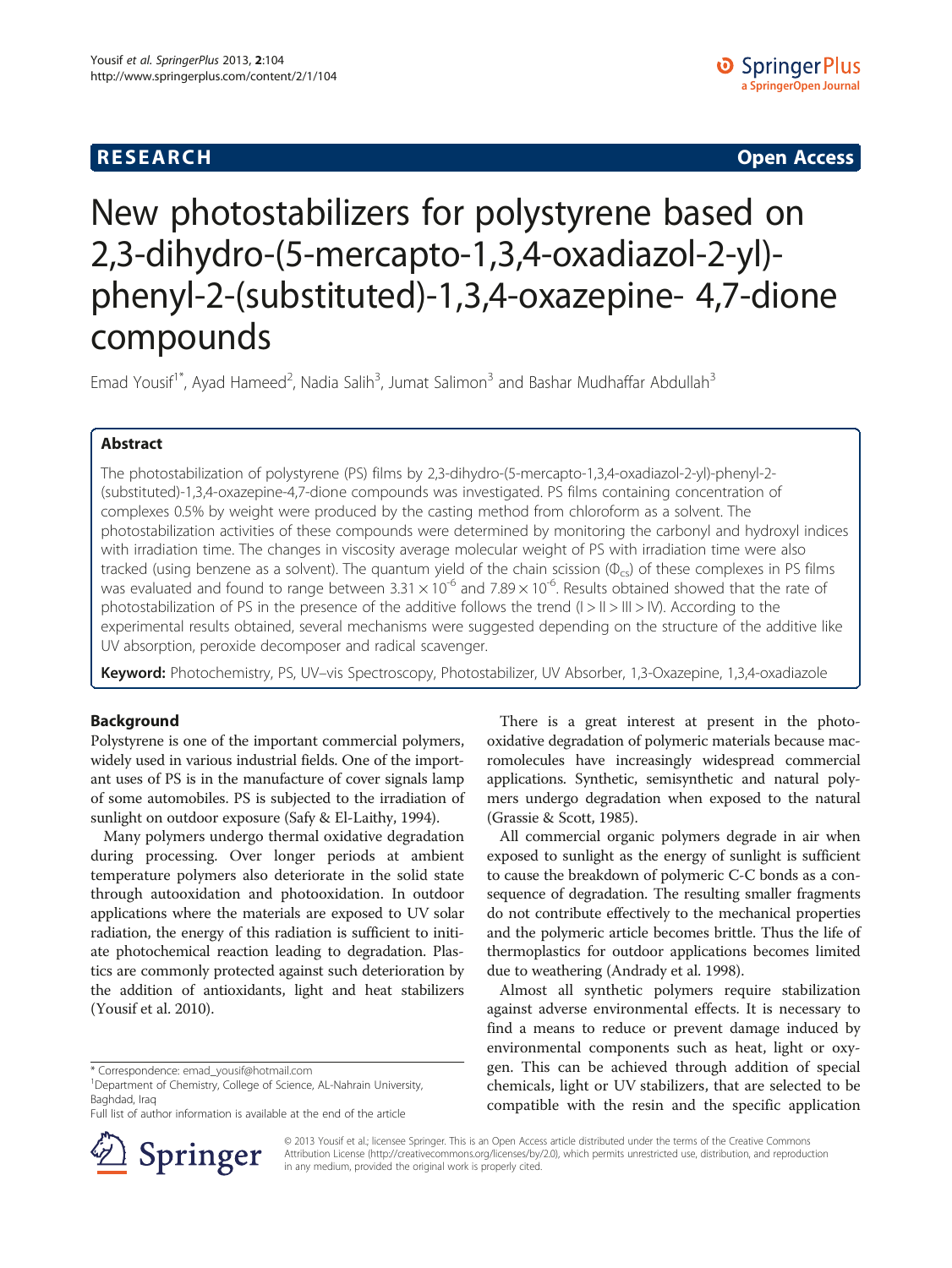<span id="page-1-0"></span>considered. The photostabilization of polymers may be achieved in many ways. The following stabilizing systems have been developed, which depend on the action of stabilizer. a) Light screeners. b) U.V. absorbers, c) Excited state quenchers, d) Peroxide decomposers and e) Free radical scavengers, of these it is generally believed that types c), d) and e) are the most effective.

There has been no attempt to investigate the photostabilization of PS films using 1,3-oxazepine compounds containing 1,3,4-oxadiazole units. The design of 1,3-

oxazepine compounds and their use as photostabilizing agents for polystyrene are reported herein.

#### Results and discussion

2,3-dihydro-(5-mercapto-1,3,4-oxadiazol-2-yl)-phenyl-2- (substituted)-1,3,4-oxazepine- 4,7-dione compounds have been used as additives for the photo stabilization of PS films. To assess the effectiveness of these additives for the photostabilization of PS films changes in the infrared spectra of these materialswere monitored as a function of

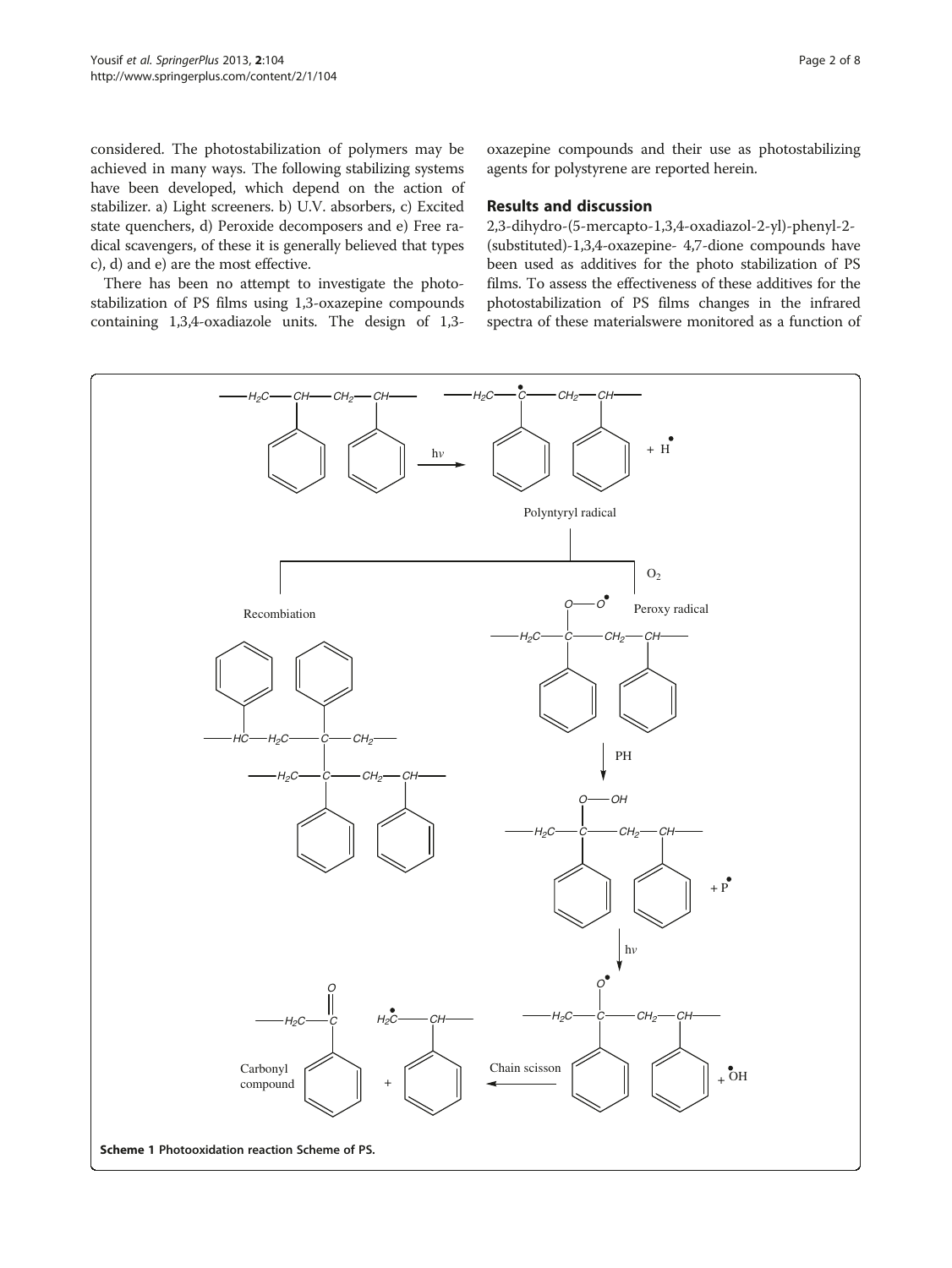<span id="page-2-0"></span>



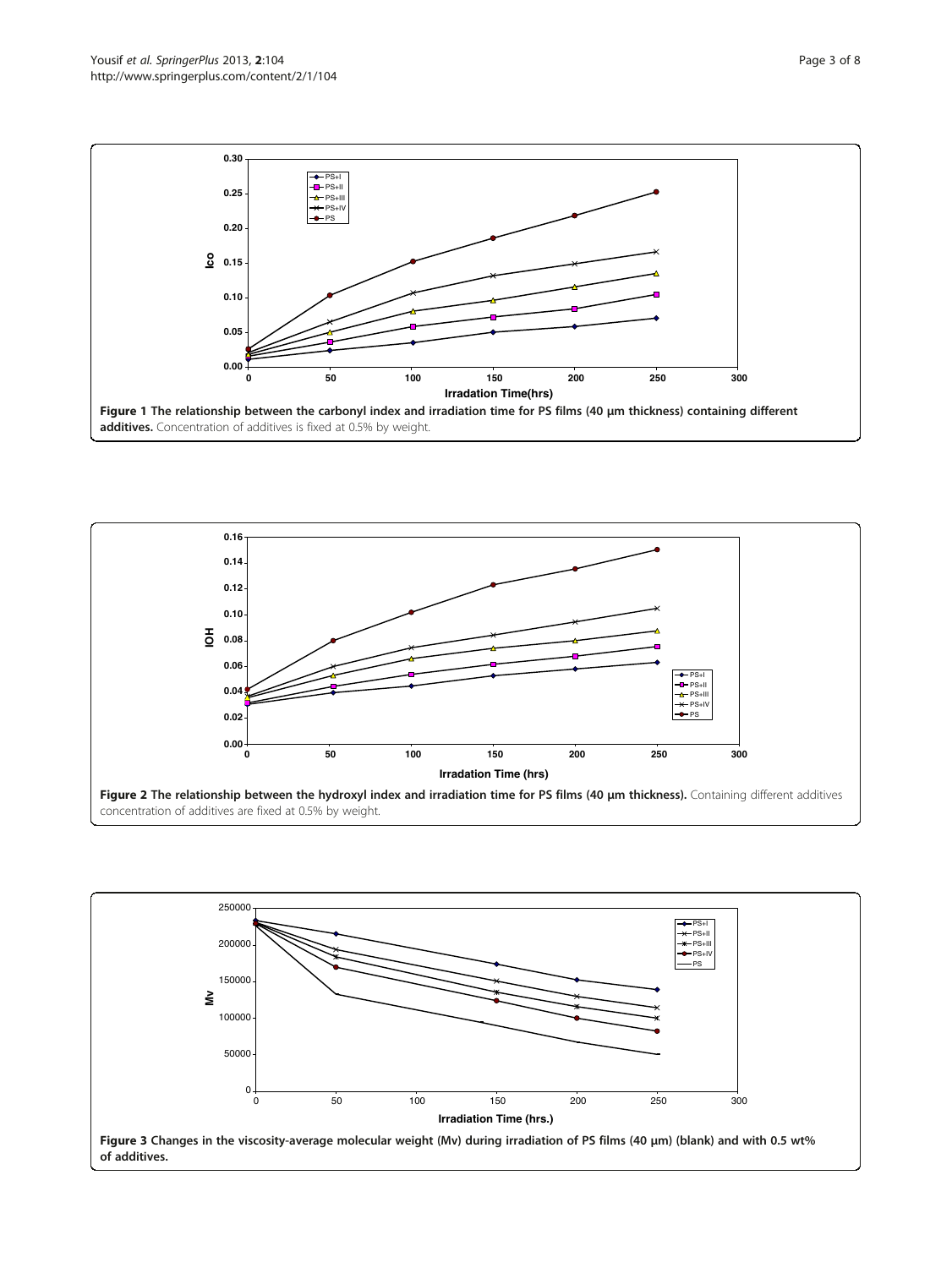<span id="page-3-0"></span>

irradiation time at 313 nm. This irradiation altered the structure of the polymer as noted by distinct changes in the spectra. Most notable was the appearance of absorption bands characteristic of carbonyl  $(1720 \text{ cm}^{-1})$  and hydroxyl groups  $(3450 \text{ cm}^{-1})$ . (Andrady & Searle, [1989\)](#page-7-0).

The absorption of the carbonyl and hydroxyl groups was used to follow the extent of polymer degradation during irradiation. This absorption was calculated as carbonyl index  $(I_{\text{co}})$  and hydroxyl index  $(I_{\text{OH}})$ . It is reasonable to assume that the growth of carbonyl index is a measure to the extent of degradation. A probable mechanism illustrating the experimental finding can be represented as follows (Safy & El-Laithy, [1994\)](#page-7-0) (Scheme [1\)](#page-1-0):

However, in Figure [1,](#page-2-0) the  $I_{co}$  of IV, III, II, and I showed lower growth rate with irradiation time with respect to the PS control film without additives. Since the growth of carbonyl index with irradiation time is lower than PS control, as seen in Figure [1](#page-2-0), it is suitable to conclude that these additives might be considered as photostabilizers of PS polymer. Efficient photostabilizer shows a longer induction period. Therefore, the I considered as the most active photostabilizer, followed by II, III, and VI which is the least active. Just like carbonyl, hydroxyl compounds are

also produced during photodegradation of PS. Therefore, hydroxyl index could also be monitored with irradiation time in the presence and absence of these additives. Results are shown in Figure [2](#page-2-0).

## I) Variation of Ps molecular weight during photolysis in the presence of by 1,3-oxazepine compounds

Analysis of the relative changes in viscosity average molecular weight  $(\bar{M}_{\nu})$ , has been shown to provide a versatile test for random chain scission. Figure [3](#page-2-0) shows the plot of  $\overline{M}v$  versus irradiation time for PS film with and without 0.5% (wt/wt) of the selected additives, with absorbed light intensity of  $1.052 \times 10^{-8}$  ein. dm<sup>-3</sup>. s<sup>-1</sup>.  $\bar{M}v$  is measured using equation [\(3](#page-6-0)) with benzene as a solvent at 25°C.

It is worth mentioning that traces of the films with additives are not soluble in chloroform indicating that crosslinking or branching in the PS chain does occur during the course of photolysis (Mori et al. [1977](#page-7-0)). For better support of this view, the number of average chain scission (average number cut per single chain) (S) (Shyichuk & White [2000\)](#page-7-0) was calculated using the equation [\(8](#page-6-0)):

$$
S = \left(\bar{M}_{\nu,0}/\bar{M}_{\nu,t}\right) - 1\tag{1}
$$

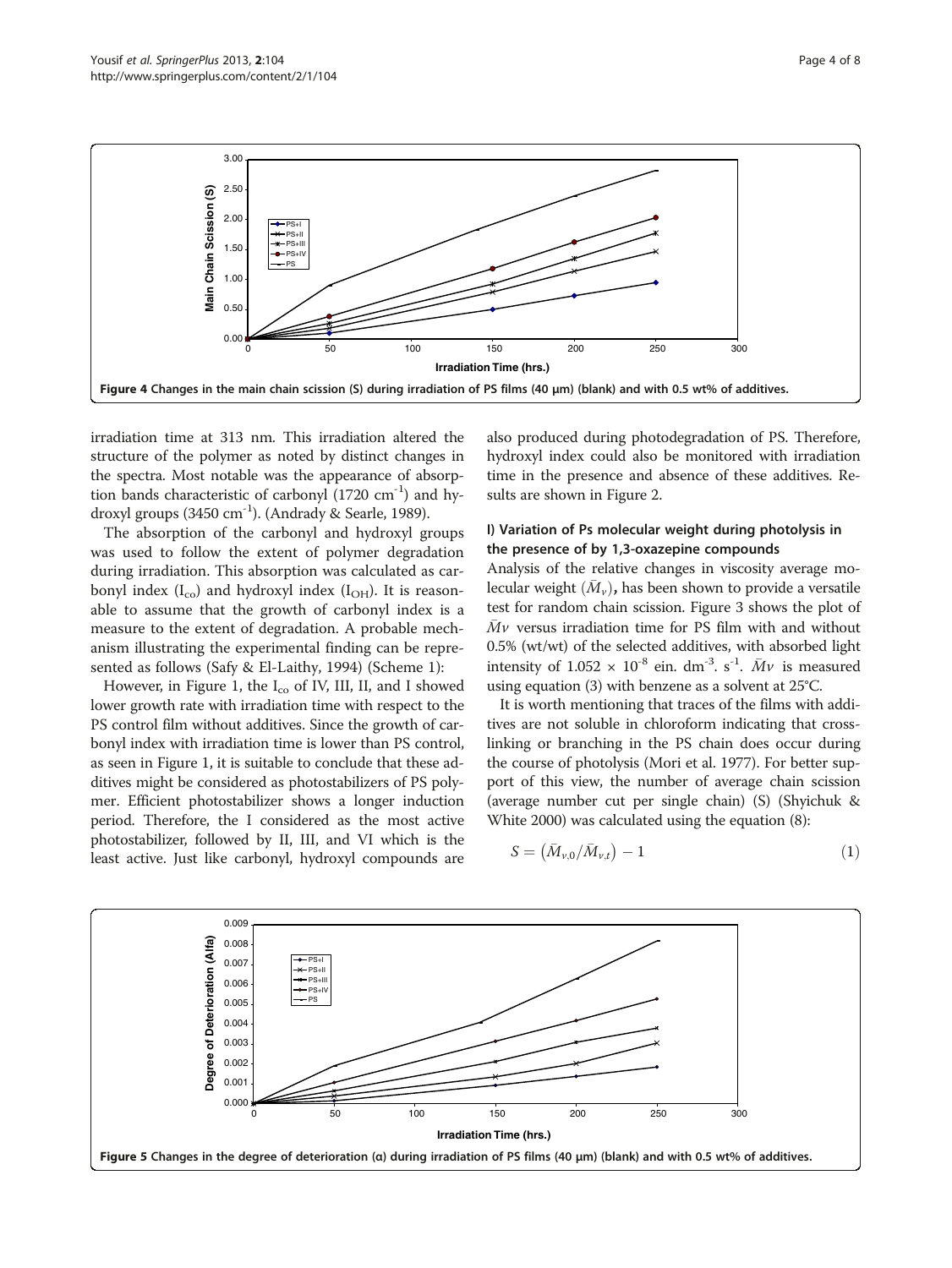<span id="page-4-0"></span>Table 1 Quantum yield (Φcs) for the chain scission for PS films (40 μm) thickness with and without 0.5 (wt/wt) additive after 250 hrs irradiaton time

| Additive 0.5%(wt/wt) | Quantum yield of main chain scission $(\Phi_{cs})$ |
|----------------------|----------------------------------------------------|
| $PS + 1$             | 3.31E-06                                           |
| $PS + II$            | $4.20F - 06$                                       |
| $PS + III$           | 5.78F-06                                           |
| $PS + IV$            | $6.25F - 06$                                       |
| PS(blank)            | $9.67F - 0.5$                                      |

Where  $\bar{M}_{v,o}$  and  $\bar{M}_{v,t}$  are viscosity average molecular weight at initial (0) and t irradiation time respectively. The plot of S versus time is shown in Figure [4](#page-3-0). The curve indicates an increase in the degree of branching such as that might arise from cross-linking occurrence. It is observed that insoluble material was formed during irradiation which provided an additional evidences to the idea that cross-linking does occur.

For randomly distributed weak bond links, which break rapidly in the initial stages of photodegradation, the degree of deterioration  $\alpha$  is given as:

$$
\alpha = \frac{m \cdot s}{\bar{M}_{\nu}} \tag{2}
$$

Where m is the initial molecular weight.

The plot of  $\alpha$  as a function of irradiation time is shown in Figure [5](#page-3-0).

The values of  $\alpha$  of the irradiated samples are higher when additives are absent and lower in the presence of additives compared to the corresponding values of the additive free PS. In the initial stages of photodegradation of PS, the value of  $\alpha$  increases with time, these indicators indicates a random breaking of bonds in the polymer chain.

Another way of degradation reaction characterization is the measurement of the quantum yield of the chain scission ( $\Phi_{\rm cs}$ ). The quantum yield for chain scission was calculated for PS films with and without 0.5% (wt/wt) of additive mentioned above using relation (5). The  $\Phi_{\text{cs}}$ values for complexes are tabulated in Table 1.

The  $\Phi_{\text{cs}}$  values for PS films in the presence of additive are less than that of additive free PS (blank), which increase in the order:

I, II, III, and IV



The explanation for low values of  $\Phi_{\rm cs}$  is that in macromolecule of PS, the energy is absorbed at one site, and then the electronic excitation is distributed over many bonds so that the probability of a single bond breaking is small, or the absorbed energy is dissipated by non reactive processes.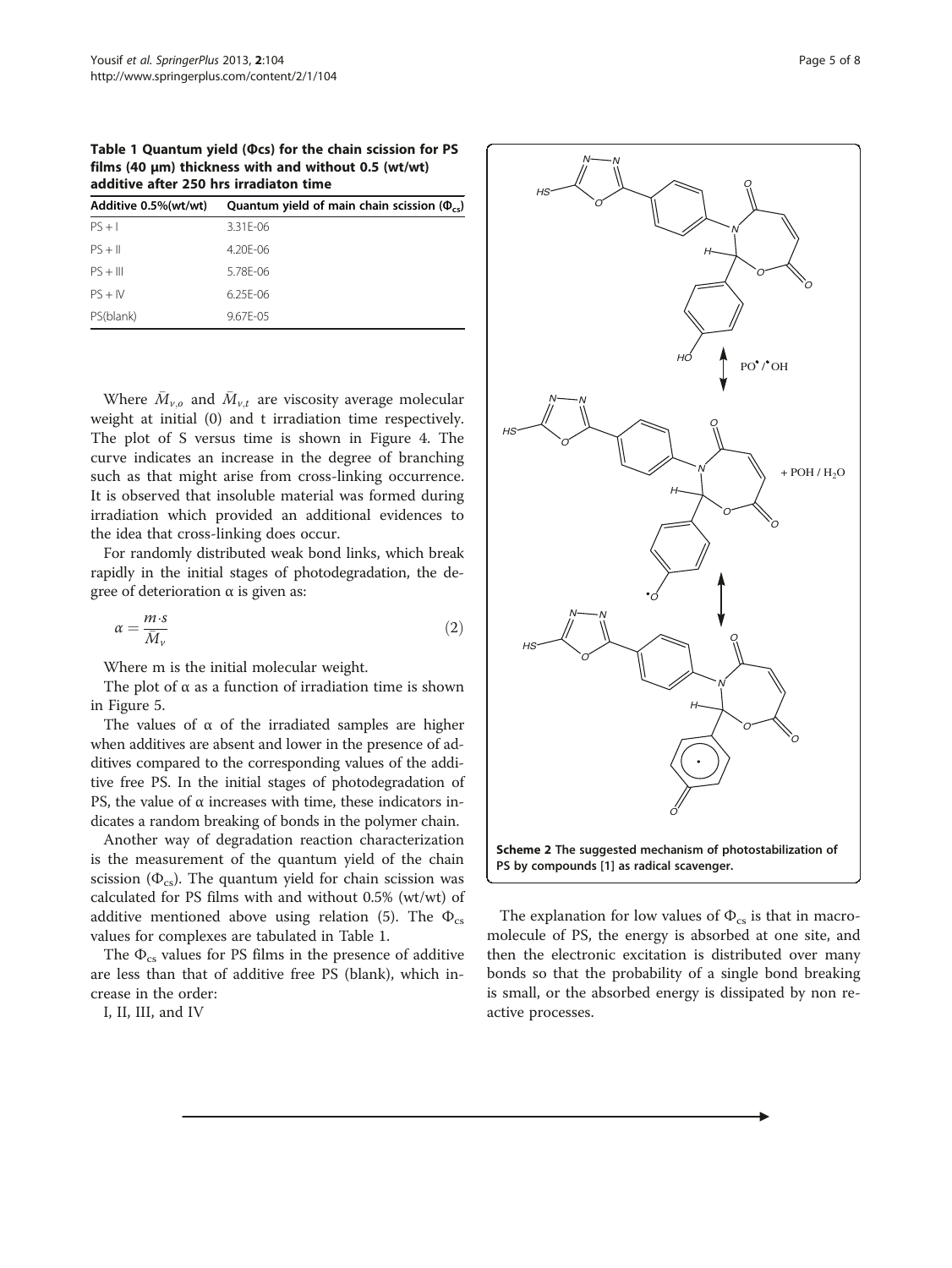

## II) Suggested mechanisms of photostabilization of Ps by 1,3-oxazepine compounds

1,3-Oxazepine compounds stabilize PS by different mechanisms such as UV absorber, screener or by radical scavenger. These stabilizers provide very good long-term stability and are usually referred to these mechanisms. The most probable mechanisms involved in a photostabilization is the hydroxyl group of the additive might acts as radical scavenger for photostabilization process. Therefore this Schiff bases, besides acting as UV absorber they may also act as radical scavenger additives<sup>19</sup>, Scheme [2](#page-4-0). The rings of oxazepine play a role in the mechanism of the stabilizer process by acting as UV absorber. The UV light absorption by these additives containing 1,3-Oxazepine dissipates the UV energy to harmless heat energy Scheme 3. The ring of 1,3,4-oxadiazole in this compound plays a role in the mechanism of the stabilizer process by acting as UV absorber. The UV light absorption by these additives containing 1,3,4- oxadiazole dissipates the UV energy to harmless heat energy Scheme 4, which support these compounds as photostabilizer.

## Experimental

## **Materials**

The following 2,3-dihydro-(5-mercapto-1,3,4-oxadiazol-2-yl)-phenyl-2-(substituted)-1,3,4-oxazepine- 4,7-dione compounds were all prepared by the method previously described by (Hameed [2012](#page-7-0)) (Scheme [5\)](#page-6-0).

## Experimental techniques

## I) Films preparation

Commercial polystyrene supplied by Petkim Company (Turkey) was re-precipitated from chloroform solution by alcohol several times and finally dried under vacuum at

room temperature for 24 hours. Fixed concentrations of polystyrene solution (5 g/100 ml) in chloroform were used to prepare polymer films with 40 μm thickness (measured by a micrometer type 2610 A, Germany). The films were prepared by evaporation technique at room temperature for 24 hours (Sastre et al. [1990](#page-7-0)). To remove the possible residual chloroform solvent, film samples were further dried at room temperature for three hours under reduced pressure. The films were fixed on stands specially used for irradiation. The stand is provided with an aluminum plate (0.6 mm in thickness) supplied by Q-panel company.

## II) Irradiation experiments

Accelerated testing technique Accelerated weatherometer Q.U.V. tester (Q. panel, company, USA), was used for irradiation of PS films. The accelerated weathering tester contains stainless steel plate, which has two holes in the front side and a third one behind. Each side contains a lamp (type Fluorescent Ultraviolet Lights) 40 Watt each. These lamps are of the type UV-B 313 giving spectrum range between 290–360 nm with a maximum wavelength 313 nm. The polymer film samples were vertically fixed parallel to the lamps to make sure that the UV incident radiation is perpendicular to the samples. The irradiated samples were rotated from time to time to ensure that the intensity of light incident on all samples is the same.

## III) Photodegradation measuring methods

A. Measuring the photodegradation rate of polymer films using infrared spectrophotometery The degree of photodegradation of polymer film samples was followed

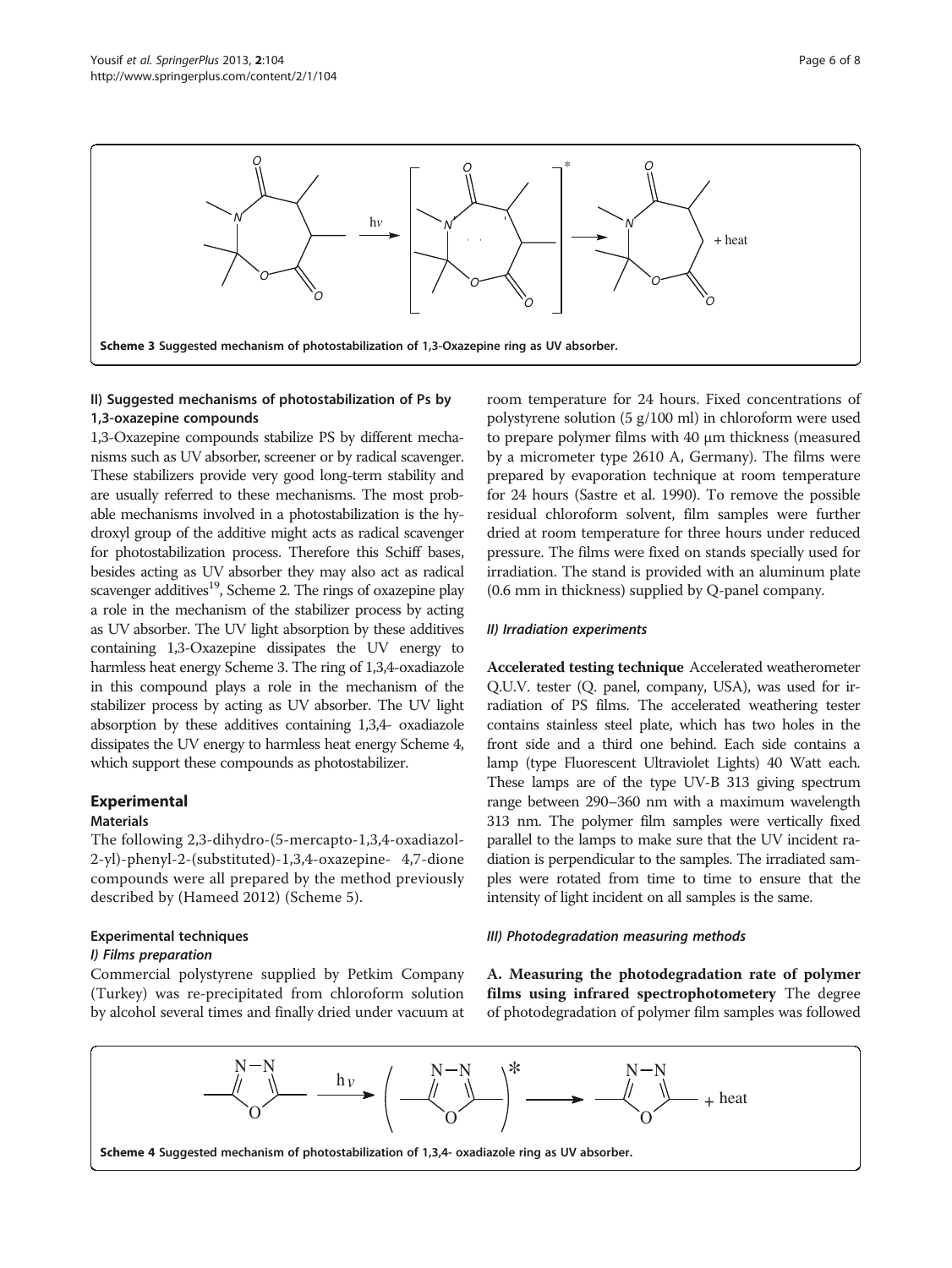<span id="page-6-0"></span>

by monitoring FTIR spectra in the range 4000–400 cm-1 using FTIR 8300 Shimadzu Spectrophotometer. The position of carbonyl absorption is specified at 1720 cm-1 and the hydroxyl group at  $3450 \text{ cm}^{-1}$  (Rabek & Ranby, [1975\)](#page-7-0). The progress of photodegradation during different irradiation times was followed by observing the changes in carbonyl and hydroxyl peaks. Then carbonyl and hydroxyl indices were calculated by comparison of the FTIR absorption peak at 1720 and 3450  $\text{cm}^{-1}$  with reference peak at 1450  $\text{cm}^{-1}$  respectively. This method is called band index method which includes (Rabek & Ranby, [1975\)](#page-7-0):

$$
Is = \frac{As}{Ar}
$$
 (3)

As = Absorbance of peak under study

Ar = Absorbance of reference peak

Is = Index of group under study

Actual absorbance, the difference between the absorbance of top peak and base line (A Top Peak – A Base Line) is calculated using the Base Line method (Rabek & Ranby, [1975](#page-7-0)).

B. Determination of average molecular weight  $(\bar{M}_v)$  using viscometry method.

The viscosity property was used to determine the average molecular weight of polymer, using the Mark- Houwink relation (Mark, [2007\)](#page-7-0).

$$
[\eta] = K \bar{M}^{\alpha}_{\nu} \tag{4}
$$

 $[n]$  = the intrinsic viscosity

K, α are constants depending upon the polymer-solvent system at a particular temperature.

The intrinsic viscosity of a polymer solution was measured with an Ostwald U-tube viscometer. Solutions were made by dissolving the polymer in a solvent (g/100 ml) and the flow times of polymer solution and pure solvent are t and  $t_0$  respectively. Specific viscosity  $(\eta_{\rm{sp}})$  was calculated as follows:

$$
\eta_{\rm re} = \frac{t}{t_0} \tag{5}
$$

 $\eta_{\text{re}}$  = Relative viscosity.

$$
\eta_{sp} = \eta_{re} - 1 \tag{6}
$$

The single – point measurements were converted to intrinsic viscosities by the relation 2.

$$
[\eta] = \left(\sqrt{2}/c\right) \left(\eta_{sp} - \ln \eta_{re}\right)^{1/2} \tag{7}
$$

 $C =$  Concentration of polymer solution (g/100 ml).

By applying equation 5, the molecular weight of degraded and undergirded polymer can be calculated. Molecular weights of PS with and without additives were calculated from intrinsic viscosities measured in benzene solution using the following equation;

$$
[\eta] = 4.17 \times 10^{-4} Mv^{0.6}
$$
 (8)

The quantum yield of main chain scission  $(\phi_{cs})$  (Nakajima et al. [1990\)](#page-7-0) was calculated from viscosity measurement using the following relation (9).

$$
\varphi_{\rm cs} = (CA/\bar{M}_{\nu,o}) \left[ \left( \left[ \eta_o \right] / [\eta] \right)^{1/\alpha} - 1 \right] / I_o t \tag{9}
$$

Where:  $C = concentration$ ;  $A = Avogadro's number$ ;  $(\bar{M}_{\nu,o})$  = the initial viscosity–average molecular weight;